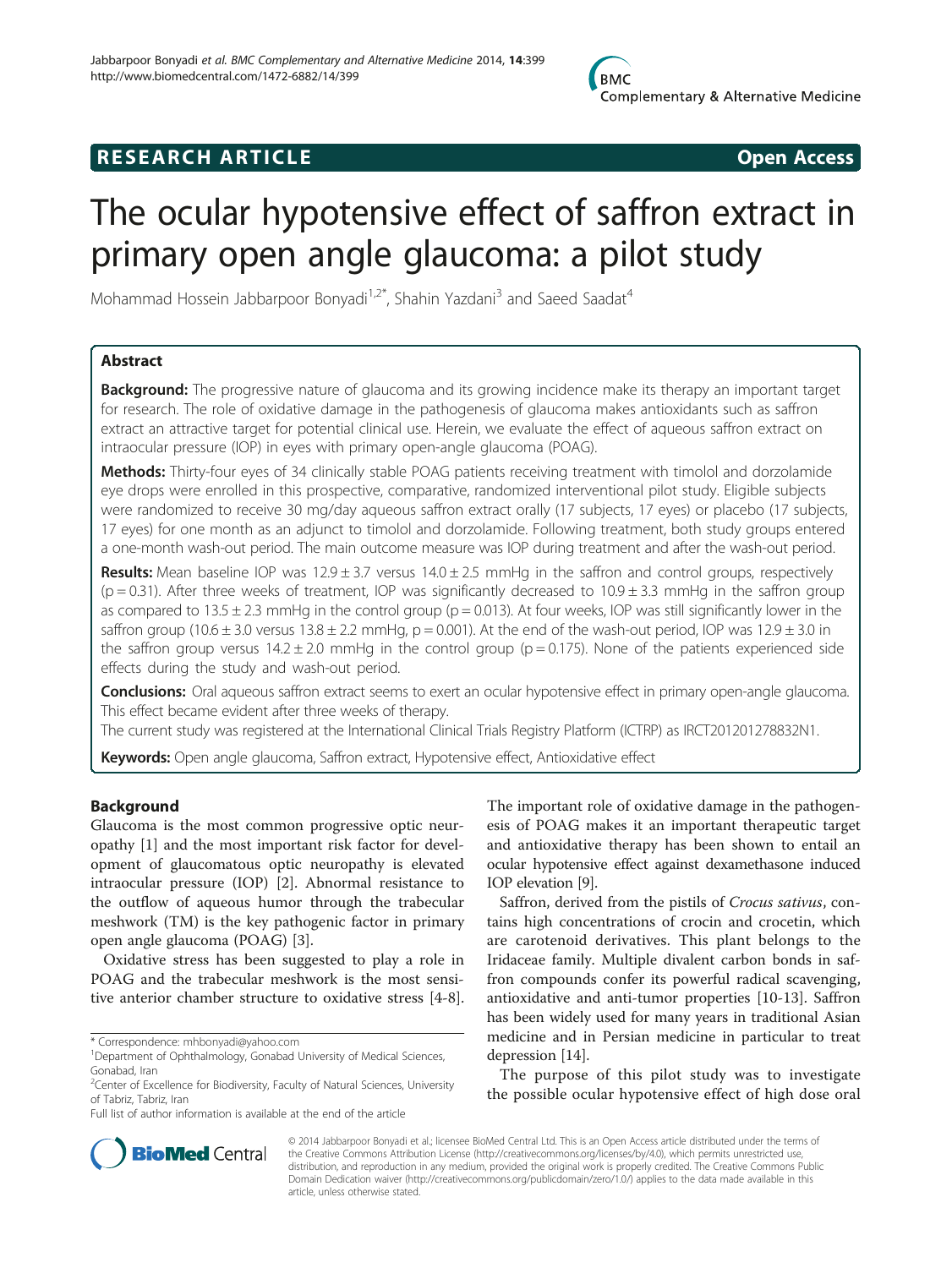aqueous saffron extract on IOP in POAG. To the best of our knowledge this is the first report on this subject.

#### Methods

#### Setting

This randomized study was performed at the department of Ophthalmology, 22nd of Bahman Hospital, Gonabad, Iran in collaboration with the Ophthalmic Research Center, Shahid Beheshti University of Medical Sciences, Tehran, Iran. Consecutive POAG patients were recruited from the ophthalmology clinic and assessed for eligibility. Patients who met the inclusion criteria entered our pre-study observation period (February 2012- March 2013) during which stability of glaucoma was confirmed (for at least 6 months) while the subjects were receiving topical medications. Eventually 50 eyes of the same number of stable POAG patients were enrolled for intervention (April 2013). This study was registered at the International Clinical Trials Registry Platform (ICTRP) as IRCT201201278832N1.

#### Inclusion and exclusion criteria

Patients with POAG older than 50 years of age who were under treatment with topical timolol 0.5% twice daily and dorzolamide 2% three times daily and were judged to have stable glaucoma control for at least 6 months based on a series of visual field and optic nerve head examinations were considered for enrollment as stated earlier.

Exclusion criteria consisted of prior intraocular surgery, glaucoma other than POAG, visual acuity less than 5/10, advanced glaucoma (equal or more than 90 percent vertical cupping), history of saffron hypersensitivity, intestinal absorption abnormalities and smoking. In the case of bilateral involvement, only the right eye was included. None of the patients were taking medications (e.g., chloroquine) known to interfere with carotenoid absorption. Patients with central corneal thickness (CCT) values less than 500 or more than 540 microns were also excluded.

During the study period, enrolled subjects would be eliminated from the study if they failed to attend regular follow-up sessions, maintain a regular regimen of topical glaucoma medication or saffron/placebo, or consumed a systemic medication with a known effect on IOP.

#### Informed consent and ethical issues

The study adhered to the tenets of the Declaration of Helsinki and was approved by the Ethics Committee of Gonabad Medical University. Prior to enrollment, potential advantages and risks of therapy were discussed with the patients and written informed consent was obtained from all participants. Consent forms contained possible side effects of high dose oral saffron including anxiety, appetite changes, nausea, headache, dry mouth, constipation, allergic reactions and jaundice.

#### Pre-intervention evaluations and follow-up

All participants underwent a detailed baseline ophthalmic examination including slitlamp biomicroscopy, gonioscopy, dilated lens and optic nerve head examination and IOP measurement using Goldmann applanation tonometry in addition to corneal pachymetry (OcuScan, Alcon Laboratories, Irvine, California, USA). For all cases and control patients, IOP was measured between 9 to 10 AM at baseline, at 1, 3 and 4 weeks following initiation of intervention, and at the end of the wash-out period.The list of side effects as mentioned in Informed Consent and Ethical Issues section was checked in each session. Every patient was asked and examined according to mentioned list and also asked about any other symptom in each exam session to reveal possible side effects.

#### Randomization and masking

Patients were randomly assigned to the saffron regimen or placebo (simple randomization in two parallel groups). Both capsules were identical regarding shape, color and size. Participants were kept masked to the intervention and outcome measures, the ophthalmologist evaluating the outcome measure and the statistician involved in data analysis were also unaware of patient identity and study group. Eligible patients were introduced to our secretary who randomly selected one sealed, opaque envelope with 28 capsules containing saffron extract or placebo for each patient according to the randomization sheet.

The allocated group of each patient was registered and concealed up to the end of the study period and revealed only after final data analysis.

#### Intervention

Crocus sativus L. stigmas were collected from Gonabad (East Sorkhfam Saffron Co. Gonabad, Khorasan, Iran). Using the maceration method, saffron capsules containing thirty milligrams of the concentrated powder were prepared [\[12\]](#page-4-0). Starch powder was used with the same weight inside identical capsules for the placebo group. Capsule preparation for both study groups was performed by Genaati pharmacy, Gonabad, Khorasan, Iran. Study subjects were randomly assigned to oral saffron extract (30 mg/day) versus placebo for a one month period while topical timolol and dorzolamide were continued throughout the randomization process. Following treatment, both groups entered a one-month wash-out period, during which all patients stopped ingestion of saffron/placebo capsules but continued their glaucoma medications as before. At the end of the wash-out period IOP measurement (using Goldmann applanation tonometry) and ophthalmologic evaluation (by a masked ophthalmologist MHJB) was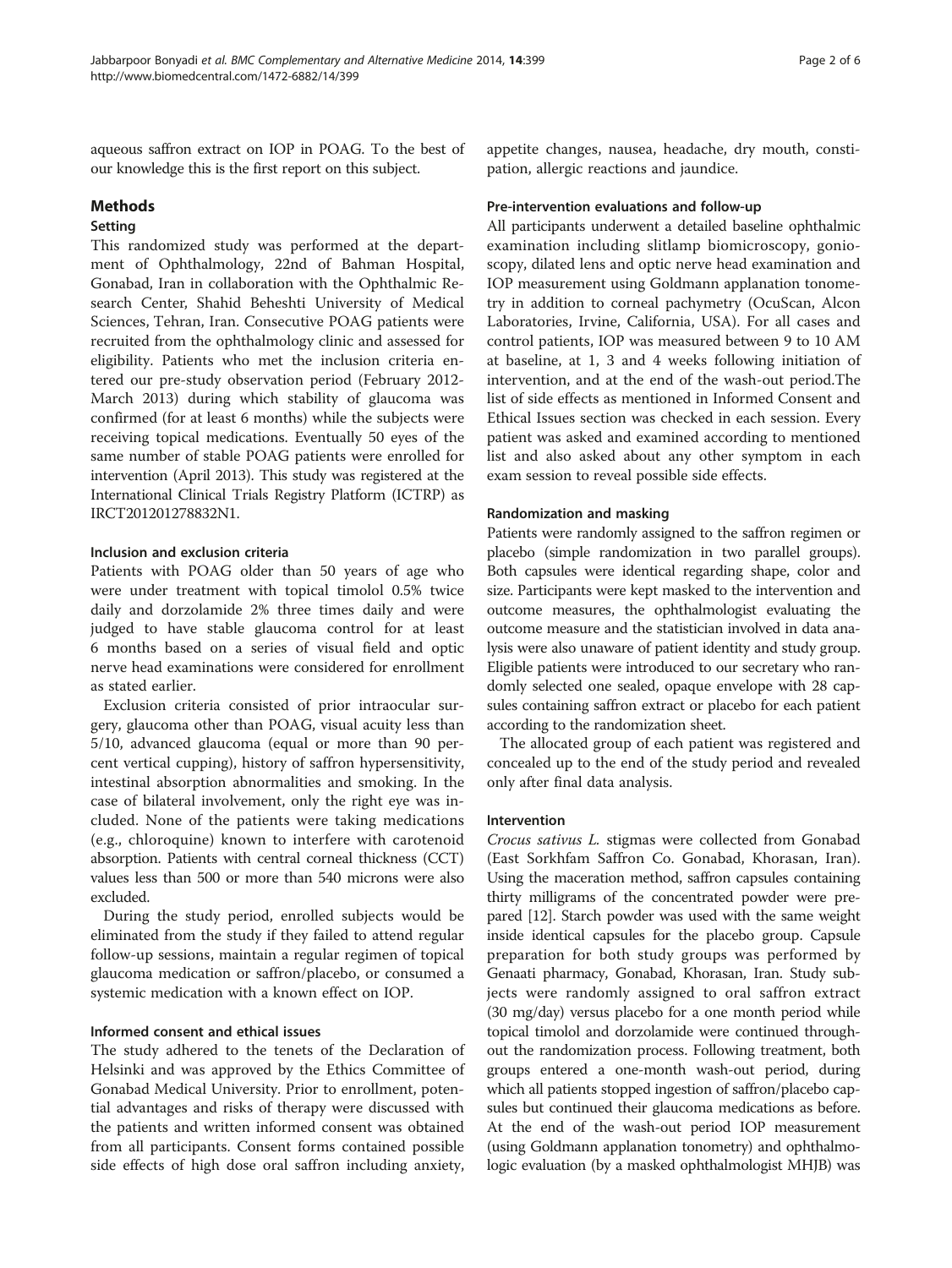repeated. During the study period patients were asked about and examined for possible side effects of saffron.

#### Outcome measures

The main outcome measure of the study was IOP.

#### Statistical methods

In this pilot RCT we enrolled 25 POAG patients in each group. Means and standard deviations were used for description of study parameters. Statistical analysis was performed by a biostatistician using SPSS software version 17.0 (SPSS Co., Chicago, IL, USA) who was unaware of study group identity. Mean CCT and mean IOP differences between study and control groups were analyzed individually by independent student t-test. The Mann-whitney test was employed to compare mean vertical cup disc ratio between the two groups because of nonnormal distribution of this variable.

#### Results

Initially 50 subjects fulfilled the eligibility criteria and were enrolled but a total of 16 subjects were eliminated from the study. The excluded patients in the saffron group consisted of 5 patients with incomplete follow-up and 3 patients who used their capsules irregularly. Excluded patients in the placebo group consisted of 6 patients with incomplete follow-up, one patient with irregular capsule consumption and another subject who started a systemic B blocker during the study period.

Eventually a total of 34 randomized subjects including 17 patients (7 female and 10 male individuals) in the saffron group and 17 other patients (6 female and 11male individuals) in the placebo group completed all followup sessions. None of the enrolled patients experienced side effects of saffron during the study or the wash-out period.

Mean patient age was  $66.3 \pm 9.5$  (range 51 to 79) years versus  $67.6 \pm 8.3$  (range 53 to 77) years in the saffron and placebo groups, respectively  $(p = 0.69)$ . CCT was  $518 \pm 13.1$  microns in the saffron group versus  $519 \pm 14.7$ microns in the control group ( $p = 0.98$ ). Mean vertical cup disc ratio was  $0.68 \pm 0.10$  in the saffron group and  $0.71 \pm 0.08$  in the placebo group (P = 0.33). Mean baseline IOP was  $12.9 \pm 3.7$  (range 7 to 19) mmHg in the saffron group and  $14.0 \pm 2.5$  (range 9 to 18) mmHg in the control group (95% confidence interval [CI] for mean difference:-  $1.1 \pm 2.2$  mmHg,  $p = 0.31$ ). Baseline features of enrolled patients are summarized in Table 1.

One week after intervention, IOP was 12.0 ± 3.3 (range 8 to 17) mmHg in the saffron group versus  $13.6 \pm 2.6$  (range 9 to 18) mmHg in the control group (95% CI for mean difference:  $-1.65 \pm 2.05$  mmHg,  $p = 0.114$ ). At three weeks, IOP reached  $10.9 \pm 3.3$  (range 6 to 17) mmHg in the saffron group versus  $13.5 \pm 2.3$  (range 9 to 17) mmHg in

#### Table 1 Baseline characteristics of patients

|                         | Saffron group   | Placebo group  |                    |
|-------------------------|-----------------|----------------|--------------------|
| Male                    | 10              | 11             | $p^{\beta} = 0.72$ |
| Female                  | 7               | 6              |                    |
| Age                     | $66.3 \pm 9.5$  | $67.6 + 8.3$   | $p^* = 0.69$       |
| CCT                     | $518 + 13.1$    | $519 \pm 14.7$ | $p^* = 0.98$       |
| vertical cup disc ratio | $0.68 + 0.10$   | $0.71 + 0.08$  | $P^* = 0.33$       |
| VF MD                   | $-5.47 \pm 1.5$ | $-4.99 + 1.9$  | $p^* = 0.416$      |

CCT: central corneal thickness, VF MD: visual field defect mean deviation. β: based on Chi-square test.

\*: based on t-test.

®: based on Mann-whitney test.

the control group (95% CI for mean difference;  $-2.6 \pm$ 2.00 mmHg,  $p = 0.013$ ). At four weeks IOP was  $10.6 \pm 3.0$ (range 6 to 16) mmHg in the saffron group versus  $13.8 \pm$ 2.2 (range 10 to17) mmHg in the control group (95% CI for mean difference:  $-3.25 \pm 1.85$  mmHg,  $p = 0.001$ ). At the end of the wash-out period, IOP was  $12.9 \pm 3.0$ (range 8 to 18) mmHg in the saffron group and  $14.2 \pm 2.0$ (range 11 to 18) mmHg in the control group (95% CI for mean difference:  $-1.20 \pm 1.80$  mmHg,  $p = 0.175$ ) (Figure [1\)](#page-3-0).

#### **Discussion**

Saffron has been widely used for many years in traditional Persian medicine to treat depression [[14](#page-4-0)] and its crude extract has recently been shown to prevent tumor formation [\[13](#page-4-0)] and selenite-induced cataracts [[15\]](#page-4-0).

Saffron belongs to the Iridaceae family and its variants are not of the same quality and strength. Strength is related to several factors including the amount of styles picked along with the red stigma. Grades of Iranian saffron are: "Sargol" (red stigma tips only, premium grade), "Pushal" or "Pushali" (red stigmas plus some yellow style, lower strength), "Bunch" saffron (red stigmas plus large amounts of yellow style, presented in a tiny bundle) and "Konge" (yellow style only, claimed to have aroma but with very little, if any, coloring potential). In our study only premium Sargol grade fresh saffron was used by East Sorkhfam Saffron Co. for capsule preparation.

Antioxidants, ingested through diet and supplements, have been shown to be beneficial in terms of reducing the risk of multiple ocular diseases including age-related macular degeneration (based on the Age-Related Eye Disease Study, AREDS) [\[16](#page-4-0)] and cataracts [\[17](#page-4-0)].

A number of studies have strongly suggested the role of oxidative stress in POAG [\[4](#page-4-0)-[8,18,19\]](#page-4-0) and there is increasing evidence that oxidative stress also has an important role in progression of glaucomatous damage [[20\]](#page-4-0). The TM is the most sensitive anterior chamber tissue to oxidative stress. [[4\]](#page-4-0) Light induced formation of oxidative radicals may target the TM and contribute to the pathogenesis of glaucoma [[4,21](#page-4-0)]. Disturbed TM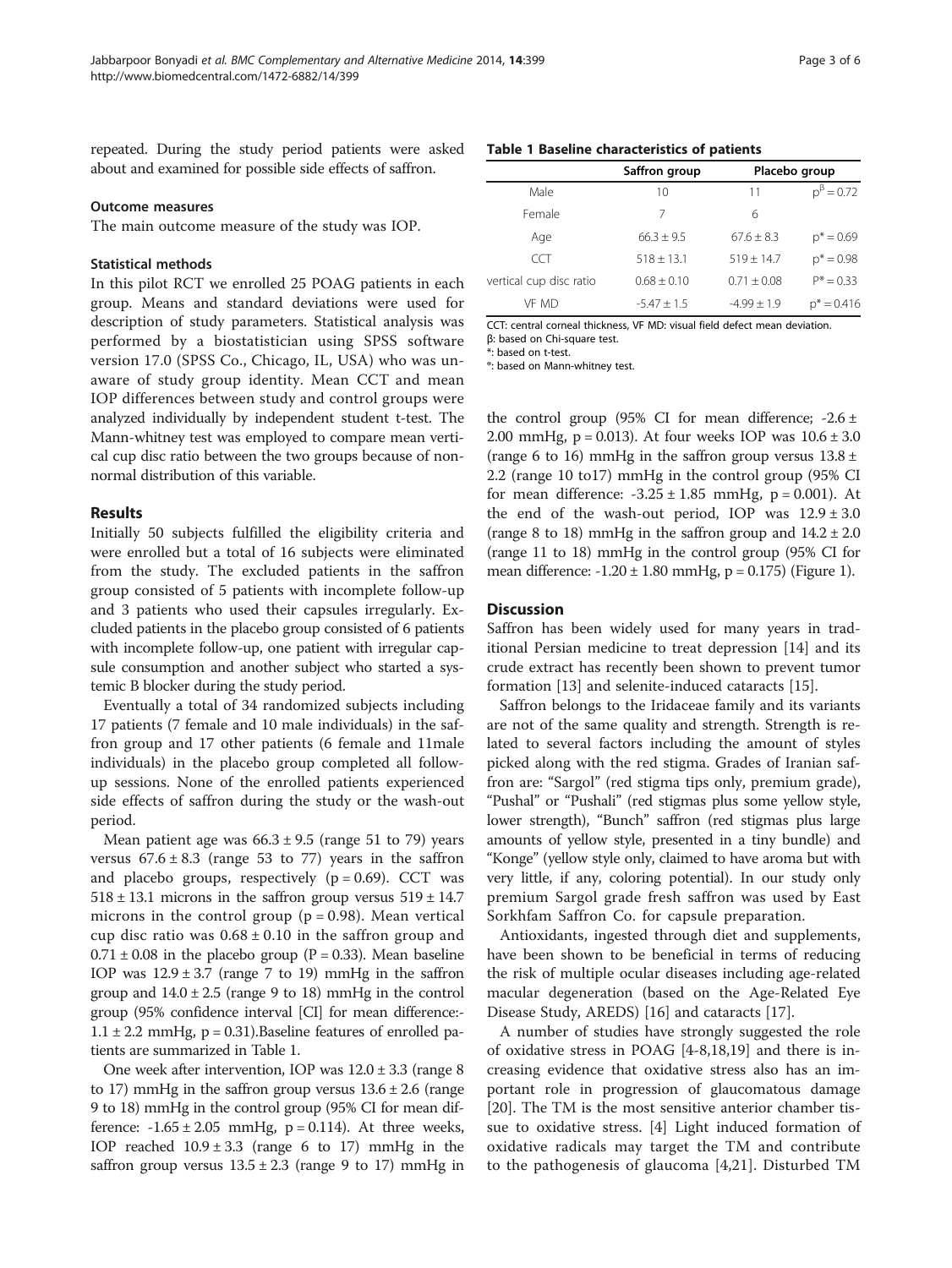<span id="page-3-0"></span>

cell homeostasis by oxidative stress may lead to cellular loss and structural alterations in its extracellular matrix resulting in impaired aqueous humor outflow and thereby an increase in IOP [\[22,23\]](#page-4-0). In addition to the observed effect of saffron extract regarding IOP reduction, its possible role as antioxidant-neuroprotective agent [[24\]](#page-5-0) may further provide protection against glaucomatous optic neuropathy.

Other agents with antioxidant properties have been used for treatment of glaucoma. Ginkgo biloba, similar to saffron, has antiapoptotic and antioxidant capacities [[25,26](#page-5-0)] and has demonstrated desirable effects on steroidinduced ocular hypertension. In a rabbit model, Jia et al [[9\]](#page-4-0) demonstrated that topical Ginkgo biloba extract 4 times daily could suppress dexamethasone induced IOP elevation after 14 days of treatment. In another in vitro study, use of vitamin E as an antioxidant agent was shown to reduce the production of reactive oxygen species and inhibit cell death in TM cell cultures derived from glaucomatous patients [\[27](#page-5-0)]. Oxidative stress, in vitro, has been shown to result in mitochondrial and cellular dysfunction in the TM resulting in trabecular cell apoptosis [\[27,28](#page-5-0)]. Therefore antioxidants seems to exert both a short term effect in terms of rehabilitating damaged but still functional TM, and a long term benefit by reducing apoptosis. The ocular hypotensive effect of saffron extract in our study could be due to the short term effect.

The current study showed that oral aqueous saffron extract had an ocular hypotensive effect in POAG patients receiving treatment with timolol and dorzolamide.

This effect became evident three weeks after therapy and was accentuated at four weeks.

Employing a washout period, IOP returned to pretreatment levels after one month of discontinuation. (Figure 1) The observed reduction in IOP may be due to antioxidant carotenoid derivatives present in saffron extract, mainly crocin and crocetin.

In a recently published epidemiologic study in an African-American population it has been shown that carotenoids seem to display a protective effect against glaucoma [\[29](#page-5-0)]. In contrast, Kang et al reported no association between higher intake of various antioxidants and glaucoma [\[30\]](#page-5-0). Such differences in the correlation between glaucoma risk and carotenoids may be due to differences in study population, age, eating habits and food preparation methods. It has also been shown that genetic predisposition to oxidative stress may determine susceptibility to glaucoma [\[18\]](#page-4-0) and the response to antioxidants as ocular hypotensive agents seems to be influenced by genetic background.

In the current study, we selected POAG patients whose IOP was controlled with two topical medications. We assume that regarding the role of oxidative damage in the pathogenesis of glaucoma, our results may be generalizable for POAG of different severity levels and possibly other types of glaucoma. Although our observations are promising, there are limitations which have to be kept in mind; regular high dose crude oral saffron may not be a feasible treatment option for glaucoma while small sample size and short term follow-up in this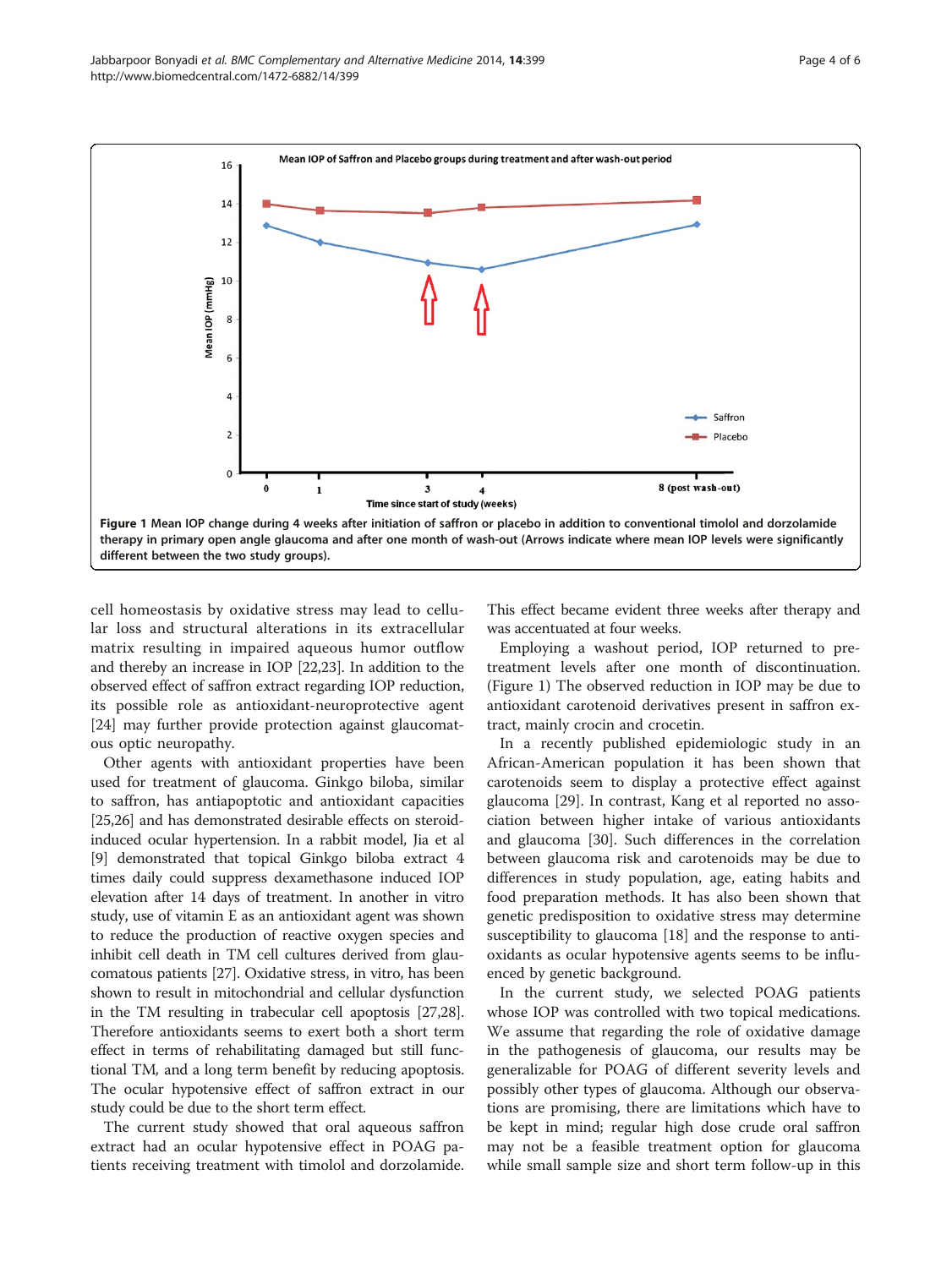<span id="page-4-0"></span>pilot study are restrictions of our study. Future studies with larger sample size and longer follow-up on different types glaucoma with varying severity could verify our results.

Saffron shown to have a very low toxicity in in vivo studies and daily doses of up to 1.5 gr are thought to be safe. Toxic effects are reported with 5 gr and above, with a lethal dose of approximately 20 gr and it could induce abortion in doses >10 gr. The colored constituents may accumulate in sclera, skin and may thus mimic icteric complaints. Nausea was described in doses between 1.2 gr and 2 gr followed by vomiting, diarrhea and bleeding [\[31](#page-5-0)]. Since the dose shown to be efficacious in depression trials corresponded to approximately 30 mg of saffron, there is a large safety margin [[32](#page-5-0)]".

#### **Conclusions**

In summary, this pilot study revealed an ocular hypotensive effect from high dose oral aqueous saffron extract in POAG patients when the supplement was added to conventional timolol and dorzolamide treatment. To the best of our knowledge this is the first study reporting the effect of saffron on IOP. This early ocular hypotensive effect, similar to its influence in early age-related macular degeneration, [[33](#page-5-0)] indicates that high dose systemic saffron may entail a therapeutic effect.

It must be kept in mind that high dose antioxidants may have paradoxical pro-oxidative effects exemplified by an increased risk of lung cancer with higher dietary intake of carotene [\[34,35](#page-5-0)]. Whether topically administered saffron compounds may also reduce IOP, requires further studies. Reaching a topical saffron formulation necessitates preparing a topical solution with reduced coloring capacity and minimal sensitizing side effects.

#### Abbreviations

POAG: Primary open angle glaucoma; IOP: Intraocular pressure.

#### Competing interests

The authors declare that they have no competing interests.

#### Authors' contributions

MHJB: Study design, Patient enrollment, Examination and data collection, Data analysis, Manuscript preparation. SY: Supervision on data acquisition, Interpretation and review of data, Final edition and approval of the manuscript. SS: Data analysis. Dr JB has full access to all of the data in the study and takes responsibility for the integrity of the data and the accuracy of the data analysis. None of authors has potential conflicts of interest, including relevant financial interests, activities or relationships. All authors read and approved the final manuscript.

#### Acknowledgement

The current study was funded by Gonabad University of Medical Sciences. The authors would like to thank Mrs. Zahra Ramezani for registering and randomizing the patients and entering data.

#### Author details

<sup>1</sup>Department of Ophthalmology, Gonabad University of Medical Sciences, Gonabad, Iran. <sup>2</sup>Center of Excellence for Biodiversity, Faculty of Natural Sciences, University of Tabriz, Tabriz, Iran. <sup>3</sup>Ophthalmic Research Center, Shahid Beheshti University of Medical Sciences, Tehran, Iran. <sup>4</sup>School of Medicine, Shahroud University of Medical Sciences, Shahroud, Iran.

Received: 2 October 2014 Accepted: 8 October 2014 Published: 15 October 2014

#### References

- 1. Quigley HA: Number of people with glaucoma worldwide. Br J Ophthalmol 1996, 80(5):389–393.
- 2. Sommer A: Intraocular pressure and glaucoma. Am J Ophthalmol 1989, 107(2):186–188.
- 3. Quigley HA: Open-angle glaucoma. N Engl J Med 1993, 328(15):1097-1106.
- 4. Izzotti A, Saccà SC, Longobardi M, Cartiglia C: Sensitivity of ocular anterior chamber tissues to oxidative damage and its relevance to the pathogenesis of glaucoma. Invest Ophthalmol Vis Sci 2009, 50(11):5251–5258.
- 5. Majsterek I, Malinowska K, Stanczyk M, Kowalski M, Blaszczyk J, Kurowska AK, Kaminska A, Szaflik J, Szaflik JP: Evaluation of oxidative stress markers in pathogenesis of primary open-angle glaucoma. Exp Mol Pathol 2011, 90(2):231–237.
- 6. Erdurmuş M, Yağcı R, Atış Ö, Karadağ R, Akbaş A, Hepşen IF: Antioxidant status and oxidative stress in primary open angle glaucoma and pseudoexfoliative glaucoma. Curr Eye Res 2011, 36(8):713–718.
- 7. Izzotti A, Bagnis A, Saccà SC: The role of oxidative stress in glaucoma. Mutat Res 2006, 612(2):105–114.
- 8. Ferreira SM, Lerner SF, Brunzini R, Evelson PA, Llesuy SF: Oxidative stress markers in aqueous humor of glaucoma patients. Am J Ophthalmol 2004, 137(1):62–69.
- 9. Jia LY, Sun L, Fan DS, Lam DS, Pang CP, Yam GH: Effect of topical Ginkgo biloba extract on steroid-induced changes in the trabecular meshwork and intraocular pressure. Arch Ophthalmol 2008, 126(12):1700–1706.
- 10. Assimopoulou AN, Sinakos Z, Papageorgiou VP: Radical scavenging activity of Crocus sativus L. extract and its bioactive constituents. Phytother Res 2005, 19(11):997–1000.
- 11. Ochiai T, Shimeno H, Mishima K, Iwasaki K, Fujiwara M, Tanaka H, Shoyama Y, Toda A, Eyanagi R, Soeda S: Protective effects of carotenoids from saffron on neuronal injury in vitro and in vivo. Biochim Biophys Acta 2007, 1770(4):578–584.
- 12. Hosseinzadeh H, Sadeghnia HR, Ziaee T, Danaee A: Protective effect of aqueous saffron extract (Crocus sativus L.) and crocin, its active constituent, on renal ischemia reperfusion- induced oxidative damage in rats. J Pharm Pharm Sci 2005, 8(3):387–393.
- 13. Bolhassani A, Khavari A, Bathaie SZ: Saffron and natural carotenoids: Biochemical activities and anti-tumor effects. Biochim Biophys Acta 2014, 1845(1):20–30.
- 14. Shahmansouri N, Farokhnia M, Abbasi SH, Kassaian SE, Noorbala Tafti AA, Gougol A, Yekehtaz H, Forghani S, Mahmoodian M, Saroukhani S, Arjmandi-Beglar A, Akhondzadeh S: A randomized, double-blind, clinical trial comparing the efficacy and safety of Crocus sativus L. with fluoxetine for improving mild to moderate depression in post percutaneous coronary intervention patients. J Affect Disord 2014, 155:216–222.
- 15. Makri OE, Ferlemi AV, Lamari FN, Georgakopoulos CD: Saffron administration prevents selenite-induced cataractogenesis. Mol Vis 2013, 19:1188–1197.
- 16. Age-Related Eye Disease Study Group: A randomized, placebo- controlled, clinical trial of high-dose supplements with vitamins C and E, betacarotene, and zinc for age related macular degeneration and vision loss: AREDS report no. 8. Arch Ophthalmol 2001, 119(10):1417–1436.
- 17. Ravindran RD, Vashist P, Gupta SK, Young IS, Maraini G, Camparini M, Jayanthi R, John N, Fitzpatrick KE, Chakravarthy U, Ravilla TD, Fletcher AE: Inverse association of vitamin C with cataract in older people in India. Ophthalmology 2011, 118(10):1958–1965.
- 18. Izzotti A, Saccà SC, Longobardi M, Cartiglia C: Mitochondrial damage in the trabecular meshwork of patients with glaucoma. Arch Ophthalmol 2010, 128(6):724–730.
- 19. Saccà SC, Izzotti A, Rossi P, Traverso C: Glaucomatous outflow pathway and oxidative stress. Exp Eye Res 2007, 84(3):389-399.
- 20. Tezel G, Wax MB: Glial modulation of retinal ganglion cell death in glaucoma. J Glaucoma 2003, 12(1):63–68.
- 21. Wood JP, Lascaratos G, Bron AJ, Osborne NN: The influence of visible light exposure on cultured RGC-5 cells. Mol Vis 2007, 14:334–344.
- 22. Zhou L, Li Y, Yue BY: Oxidative stress affects cytoskeletal structure and cell-matrix interactions in cells from an ocular tissue: the trabecular meshwork. J Cell Physiol 1999, 180(2):182–189.
- 23. Li AF, Tane N, Roy S: Fibronectin over expression inhibits trabecular meshwork cell monolayer permeability. Mol Vis 2004, 10:750–757.